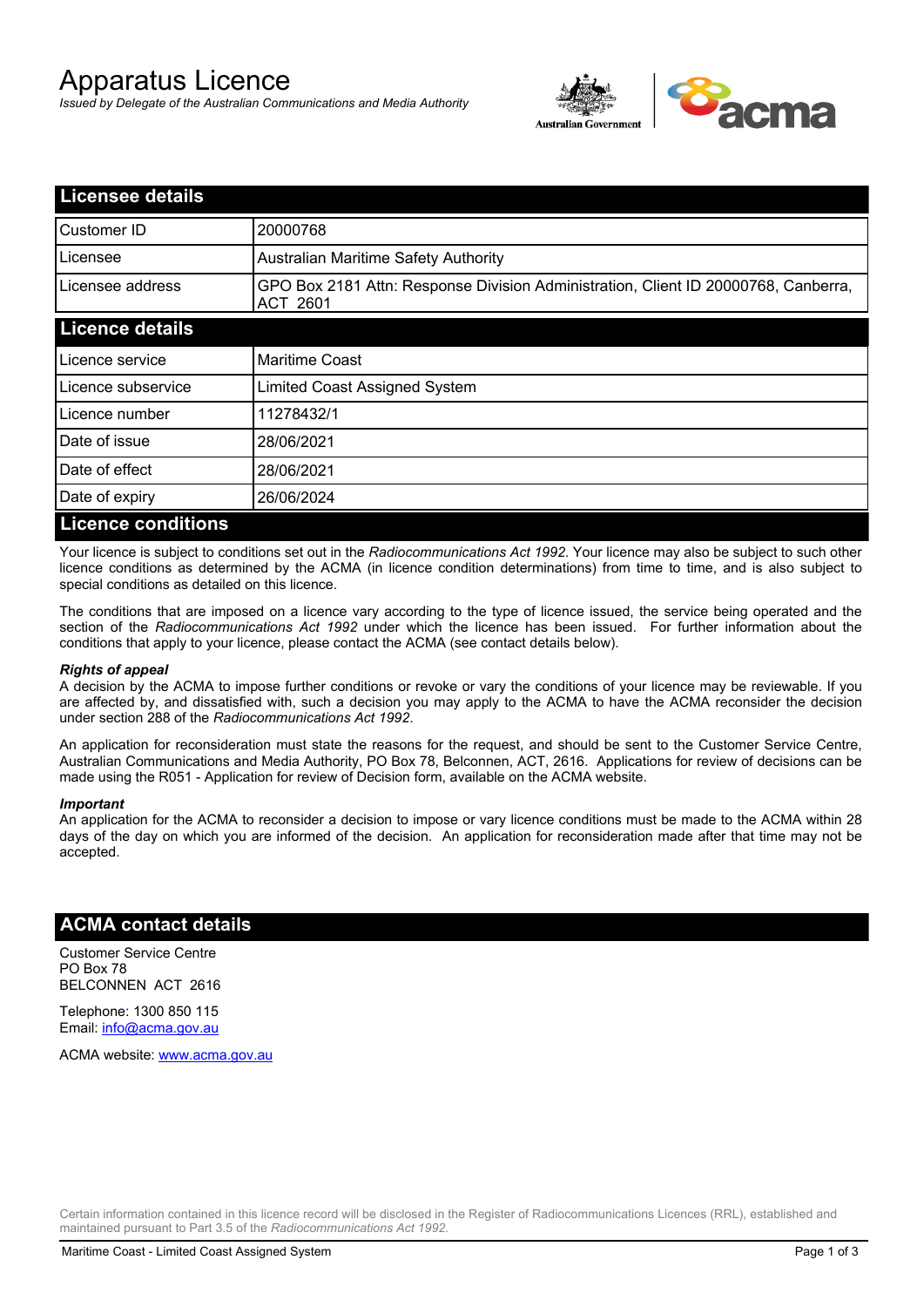## **Advisory Notes applying to licence no.: 11278432/1**

Conditions applicable to the operation of Limited Coast Assigned System authorised under this licence can be found in the Radiocommunications Licence Conditions (Apparatus Licence) Determination and the Radiocommunications Licence Conditions (Maritime Coast Licence) Determination. Copies of these determinations are available from the ACMA and from the ACMA home page (www.acma.gov.au).